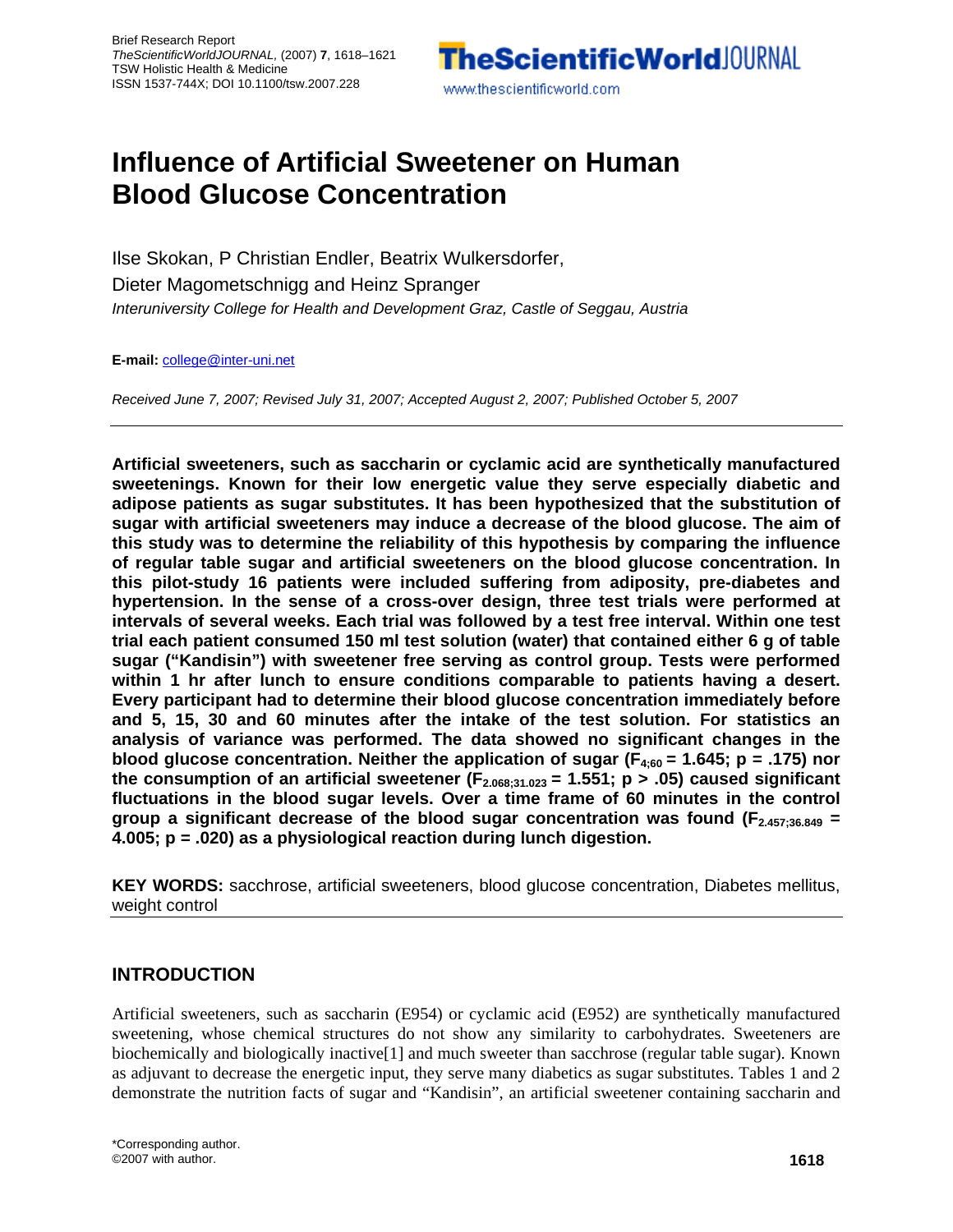cyclamic acid. Since the European Scientific Committee on Food (SCF)[1] authorizes sweetener in Europe as food additives with an assigned acceptable daily intake (ADI) value and used especially by patients suffering from diabetes mellitus and additionally by the adipose population[2].

Nevertheless, according to a group of scientists a higher weight gain has been determined in the population consuming artificial sweeteners compared to those applying non-artificial sugar (sacchrose)[3,4,5]. Due to these findings the efficiency of artificial sweeteners has been questioned.

It has been discussed that the substitution of sugar with artificial sweeteners may cause a so called "cephalic insulin reflex", a psychosomatic reflex, which induces a decrease of the blood glucose and is interpreted by the hypothalamus as a sign of hunger (glucostatic hypothesis)[6]. As a consequence the body would be longing for a higher caloric intake.

The aim of this pilot study was to determine the reliability of this hypothesis by comparing the influence of regular table sugar and artificial sweeteners on the blood glucose concentration in humans.

### **Table 1 Nutrition facts of sacchrose (table sugar)**

|               | Servings per 100 g | Servings per 6 g       |
|---------------|--------------------|------------------------|
| Calories      | 1697 kJ (405 kcal) | 101.82 kJ (24.30 kcal) |
| Protein       | 0 a                | 0 a                    |
| Carbohydrates | 100 <sub>q</sub>   | 6 g                    |
| Fat           | 0 g                | 0 a                    |

#### **Table 2 Nutrition facts of "Kandisin"**

|               | Servings per 100 g | Servings per piece       |
|---------------|--------------------|--------------------------|
| Calories      | 121 kJ (28.5 kcal) | $0.09$ kJ $(0.021$ kcal) |
| Protein       | 0 a                | 0 a                      |
| Carbohydrates | 0 g                | 0 g                      |
| Fat           | 0 g                | 0 g                      |

#### **METHODS**

For this study we chose a triple cross-over-design. Three test trials were performed at intervals of several weeks. Each trial was followed by a testing free interval of one month. 16 patients (n=16) were included in this study, five women and 11 men, between 58 and 82 years old. All participants were overweight or adipose (BMI 24-36.1), suffered from hypertension and pre-diabetes, showing a fasting-blood sugar between 96 and 125 mg/dl.

Within one test trial each patient consumed 150 ml test solution (water) that contained either 6 g of table sugar ("Kandisin") with sweetener free serving as control group. Tests were performed within one hour after lunch to ensure conditions comparable to patients having a desert. The patients had to determine their blood glucose concentration before and 5, 15, 30 and 60 minutes after the intake of the test solution. Therefore a blood drop (1 µl) was delivered from a fingertip and measured with the help of a commonly used blood sugar measuring system (ONE TOUCH ® Ultra, Life Scan). All data were collected in a measuring protocol. For the statistical analysis an analysis of variance was performed.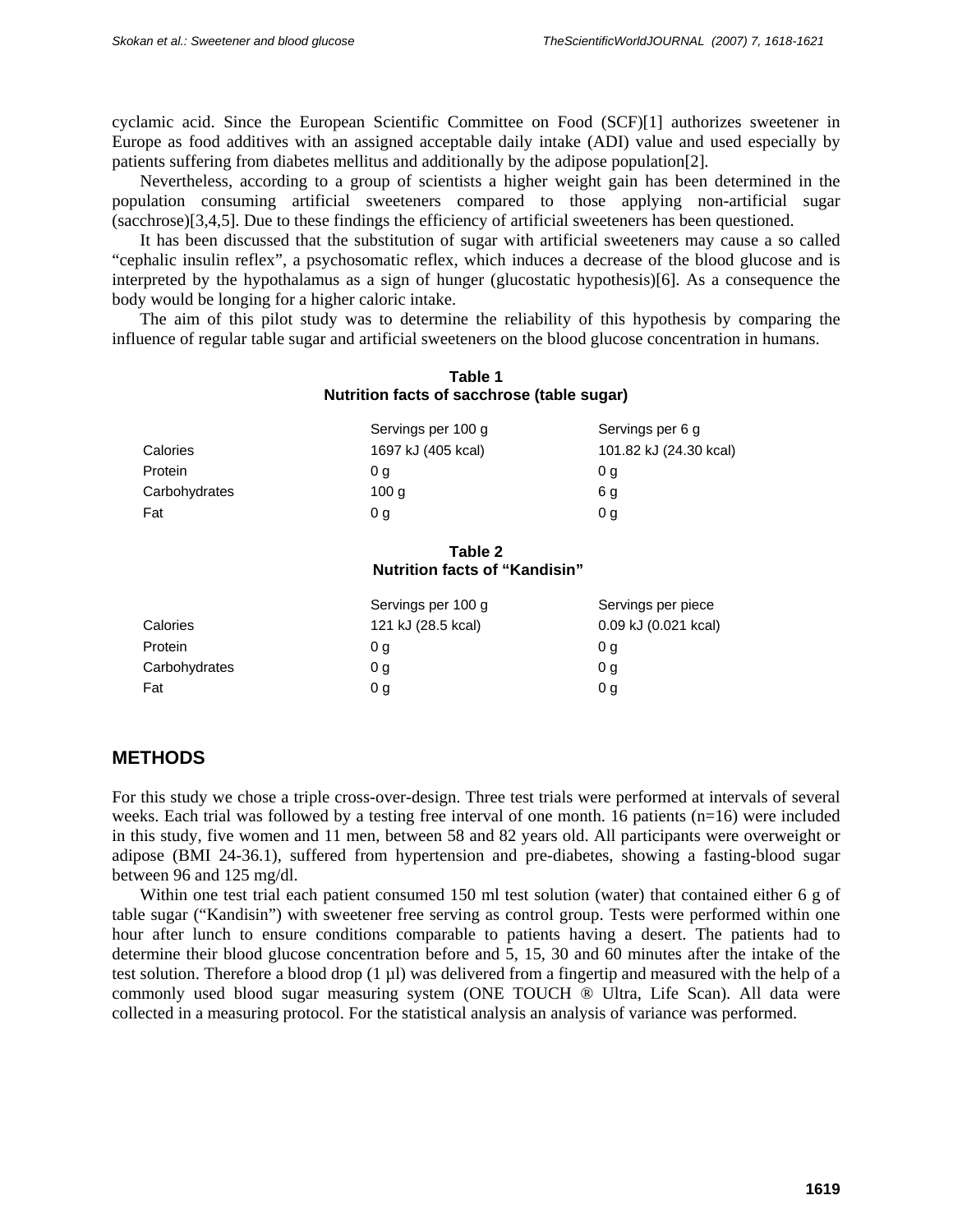## **RESULTS**

Based on the collected data no significant changes in the blood glucose concentration could be reached within the different measuring time points. Neither the application of sugar ( $F_{4:60} = 1.645$ ; p = .175) nor the consumption of an artificial sweetener ( $F_{2.068;31.023} = 1.551$ ; p > .05) caused significant fluctuations in the patient blood sugar levels. Over a time frame of 60 minutes in the control group a significant decrease of the blood sugar concentration was found  $(F_{2.457:36.849} = 4.005; p = .020)$  due to the physiological reaction of the human body. Figure 1 below demonstrates the blood sugar concentrations under each condition at given time points and illustrates the results on the basis of its curve progression.



Figure 1. Standardized distribution of measuring points

# **DISCUSSION**

The aim of this study was to determine the impact of artificial sweeteners on the process of weigh loss. Main attention was drawn on the question if the intake of an artificial sweetener would cause an elevation of patient blood glucose concentration and furthermore a hunger-stimulation.

Considering the results in this pilot study it cannot be shown that artificial sweeteners may cause hunger stimulation. Artificial sweeteners as well as regular table sugar do not seem to have any influence on the patient blood sugar concentration. The only significant difference was determined in the trial without applying any kind of sweeteners. This development was expected as a physiological reaction.

Since insulin plays an important role in the regulation of the blood glucose concentration, the investigation of the socalled "cephalic insulin-reflex" should be considered by determining the connecting-peptide (C-peptide), which is secreted together with insulin. In this case an invasive intravenous blood analysis would have been required, which kept us from including this aspect in this study.